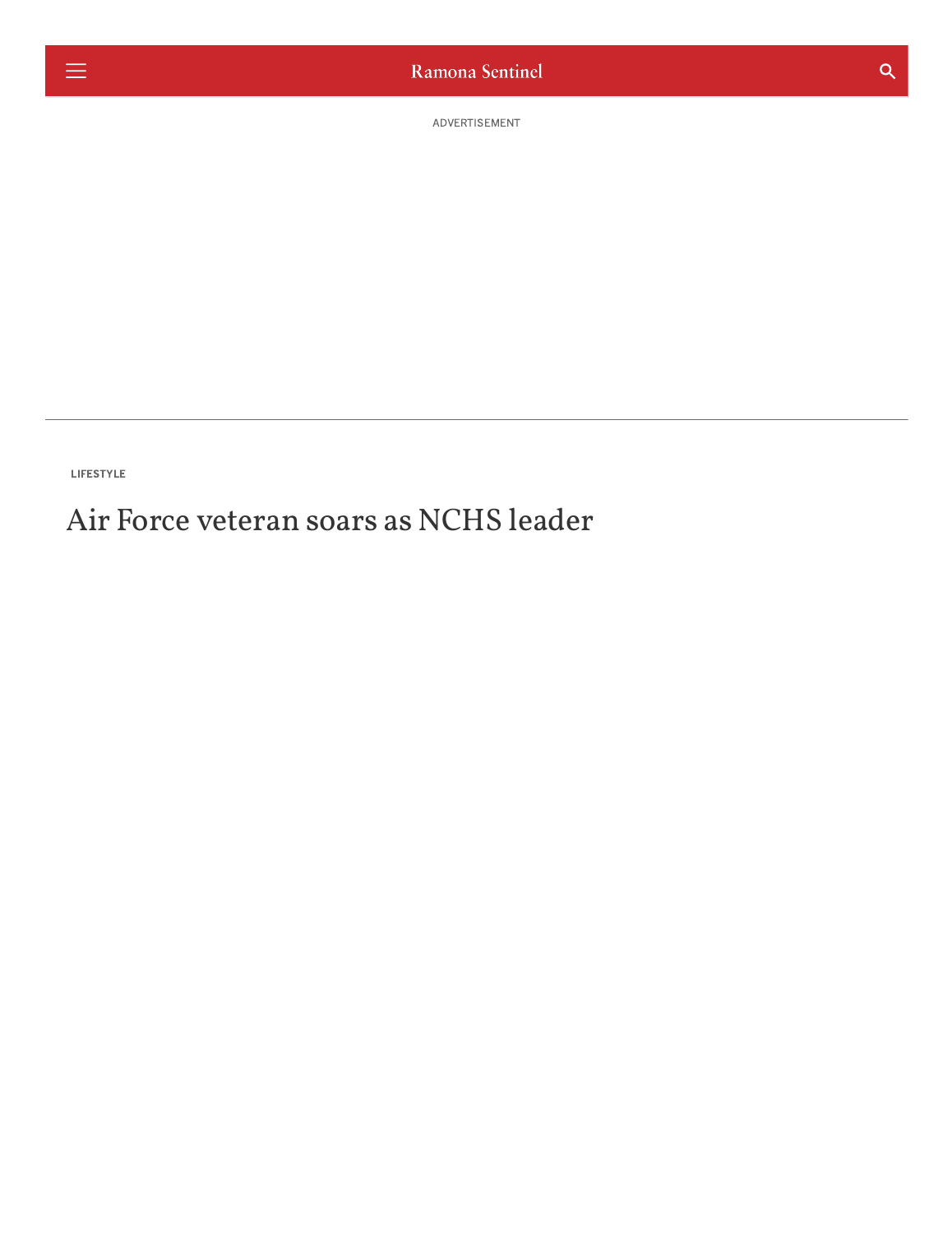

Physician Assistant Rochelle Zangen provides family practice care as a lead clinician at NCHS Ramona Health Center. (Julie Gallant)

By JULIE [GALLANT](https://www.sandiegouniontribune.com/ramona-sentinel/people/julie-gallant) JAN. 30, 2020 | 7:30 AM



South Africa native Rochelle Zangen, 35, has covered a lot of ground on her way to becoming a physician assistant at NCHS Ramona Health Center, and not just geographically.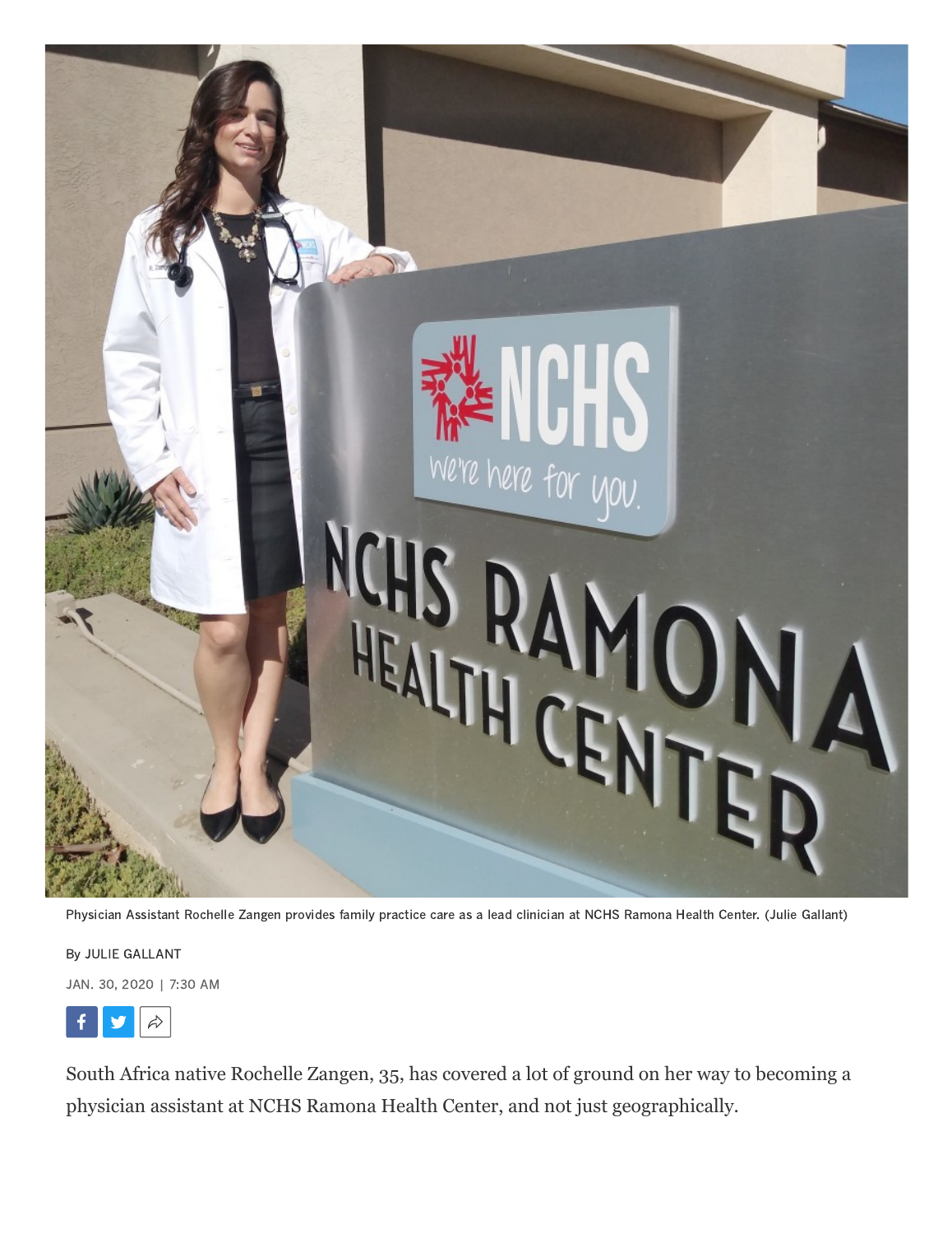Zangen's family roots go back to England, where her great-grandmother lived until she moved to South Africa in the early 1900s. Four generations of her family lived in South Africa, but her father, Bob Ferris, was born and raised in San Diego and also lived in Poway while he attended middle and high school.

"My grandmother (father's mother) was born in Ramona," Zangen said. "My mother grew up in South Africa. My father was born and raised in America in San Diego."

Ferris took his family back to Poway in 2000 in search of higher education opportunities for his children.

The family got what they were looking for with Zangen and her little sister, Lara Ray, both graduating from the University of San Diego with bachelor's degrees in biology, and her older sister, Taliyah Davila, earning her bachelor's degree in history at National University.

As an undergrad, Zangen worked part-time as an emergency medical technician and volunteered at Palomar Pomerado Hospital in Escondido to get practical medical experience. She also worked at the hospital as a patient care technician from 2008-09.

She then advanced to earning a master's degree in health care administration at Duquesne University in Pittsburgh. She decided to specialize as a physician assistant by earning another master's degree at A.T. Still University in Mesa, Ariz.

By joining the Air Force in 2013, Zangen received a scholarship that paid for her physician assistant education.

"I had a commitment to the military, but I didn't serve active duty until I finished PA school," Zangen said.

Her service as an Air Force captain involved working as a physician assistant in family practice at Edwards Air Force Base near Los Angeles. The training she received there providing family practice care to active-duty members, their families, and retirees prepared her well for future roles.

"It was a very rewarding experience," Zangen said. "The training I received as a medical provider in the military was exceptional."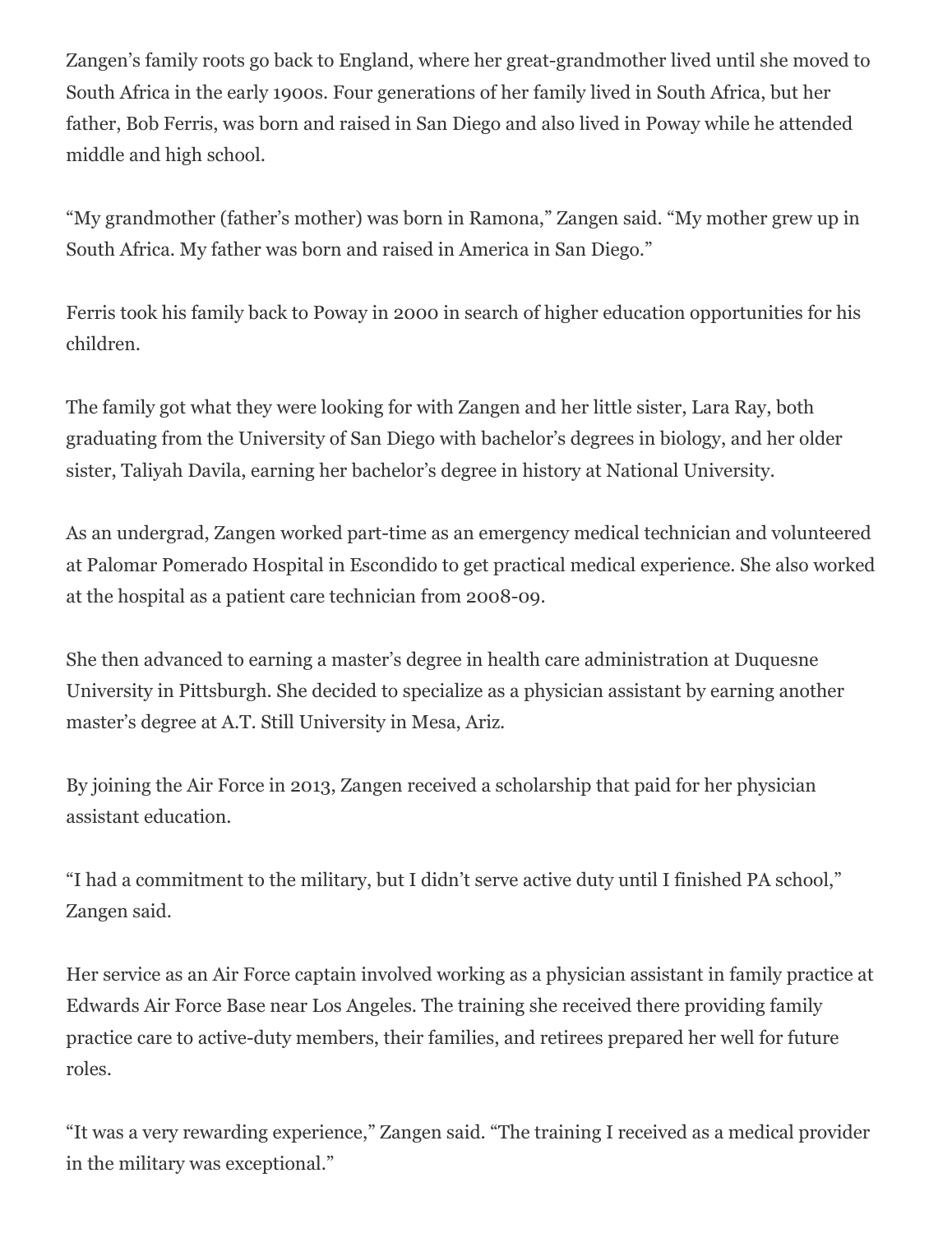In addition to medical training, she said she received excellent leadership training. The adjunct skills helped her run her private family practice office in San Diego for one year after leaving the Air Force in 2017, and later helped her be a better medical provider where she currently works as a physician assistant at NCHS Ramona Health Center.



NCHS Physician Assistant Rochelle Zangen, left, listens to the heart of Jody Reifenberger, who also works at NCHS as a certified physician assistant. (Julie Gallant)

Zangen said she reluctantly traded her military career for a civilian one, in part, to have a more stable home life with her two boys, ages 3 and 6. In Ramona, she has a family support network and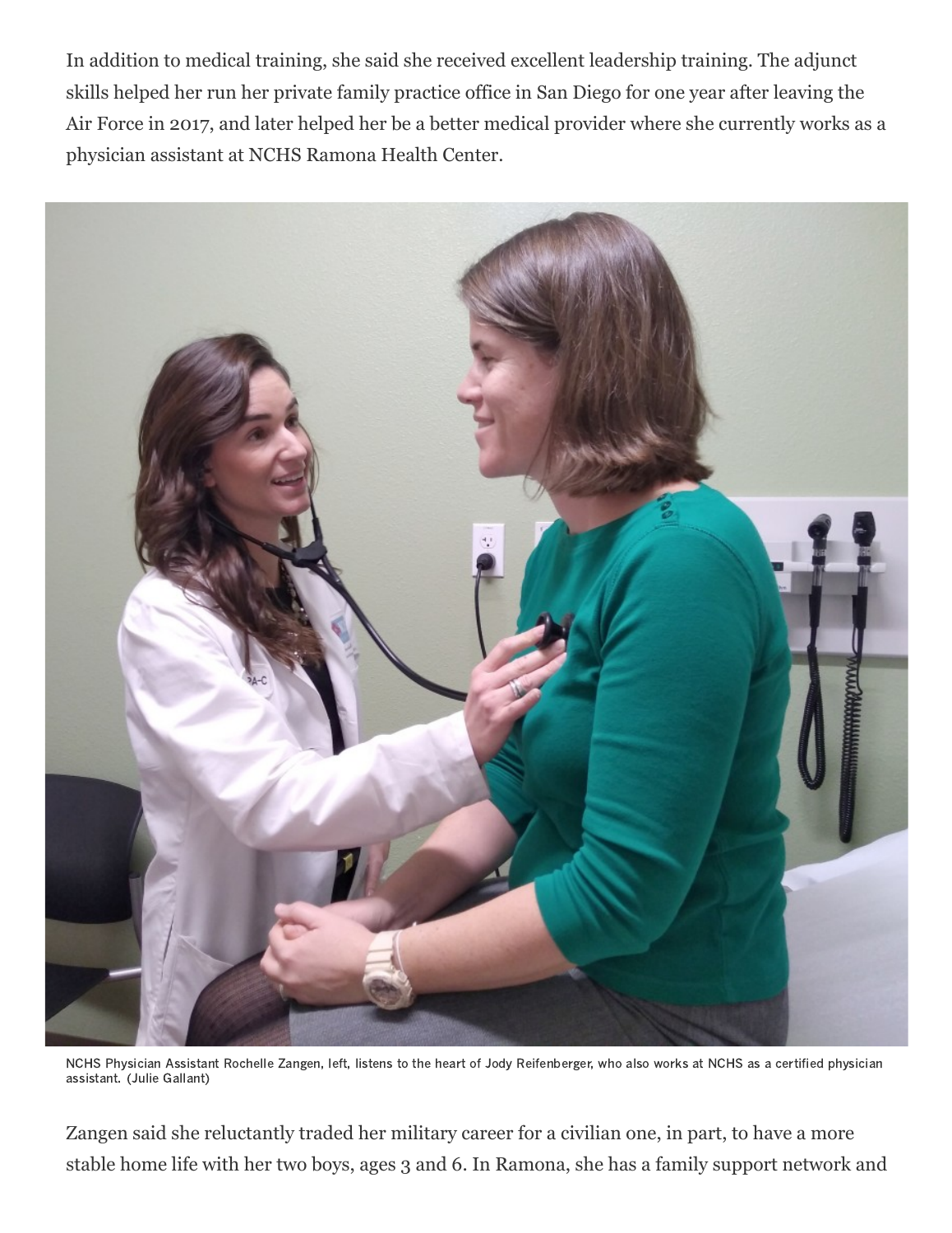she can fulfill mom duties when her pilot husband, Gert Zangen, is away on medical flights for Rady Children's Hospital-San Diego.

"Sometimes the difference between a helicopter and an ambulance can save a child's life," said Zangen of her husband's in-demand service. "If you get stuck in traffic with a critical child, that child may not make it."

Zangen said Gert is a native of Germany who was on an exchange program with the German Navy when they met in San Diego in 2009. He was stationed on Coronado Island while working as an instructor pilot for the U.S. Navy. Now the family speaks German at home and when they're visiting his relatives in Germany.

Those leadership roles Zangen learned in the Air Force now apply to her duties as lead clinician at NCHS in Ramona. She still performs family practice, treating all types of illnesses, and attending to well-child visits, physical exams, and gynecology services.

"We try to keep as many services in Ramona as possible," said Zangen, who works will all types of patients, from non-insured and privately insured to homeless populations. "We try to be as broad as possible with the treatment that we provide. The nice thing about community health is I feel like I'm helping people in my community."

Zangen said she would like to take on more leadership roles at NCHS in the future but currently has no desire to become a doctor, which would involve six more years of medical training.

"I'm proud to work for NCHS," she said. "It's been an honor to provide the care I do for the community. It's a very rewarding job."

[LIFESTYLE](https://www.sandiegouniontribune.com/ramona-sentinel/lifestyle)



**Get the Ramona Sentinel in your inbox Top news from Ramona, in your inbox every Thursday.**